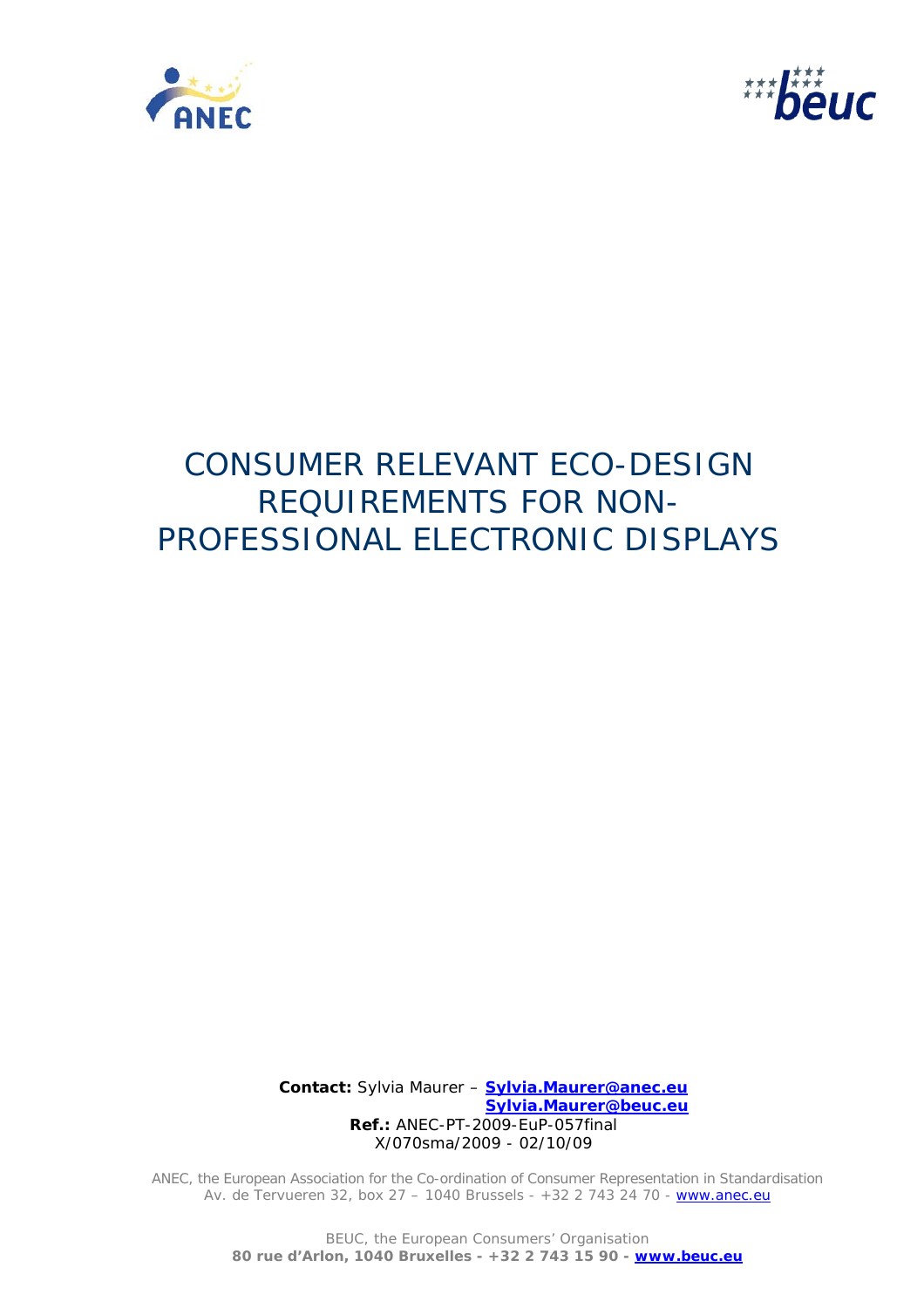



| Summary                                                                                                                                                                                                                                                                                                                                                  |  |
|----------------------------------------------------------------------------------------------------------------------------------------------------------------------------------------------------------------------------------------------------------------------------------------------------------------------------------------------------------|--|
| In the context of the implementation of the Eco-design of Energy-using Products<br>(EuP) Directive, the European Commission is proposing eco-design requirements<br>for non professional electronic displays such as computer monitors and digital photo<br>frames. The requirements are largely based on existing Energy Star criteria for<br>displays. |  |
| This paper outlines the main consumer relevant issues related to the possible eco-<br>design requirements for electronic displays and recommends improvement options.                                                                                                                                                                                    |  |
| . We give specific, technical recommendations to increase the energy efficiency of<br>these products and highlight the need to implement a higher ambition level.                                                                                                                                                                                        |  |
| We also ask to set an auto-power-down function for digital photo frames two hours<br>after the last user interaction.                                                                                                                                                                                                                                    |  |
| . We ask to apply the test procedures of the Energy Star for verification purposes as<br>the current provisions would allow for systematically exceeding the threshold<br>. values.                                                                                                                                                                      |  |
| We also stress the importance of providing comparable information to consumers<br>on the energy consumption of displays and to introduce an Energy Label for<br>computer monitors.                                                                                                                                                                       |  |
| - Finally, we call to address other environmentally relevant aspects and to investigate<br>- possibilities for replacing e.g. mercury in screen backlights with non-mercury<br>- containing technologies such as LEDs.                                                                                                                                   |  |
|                                                                                                                                                                                                                                                                                                                                                          |  |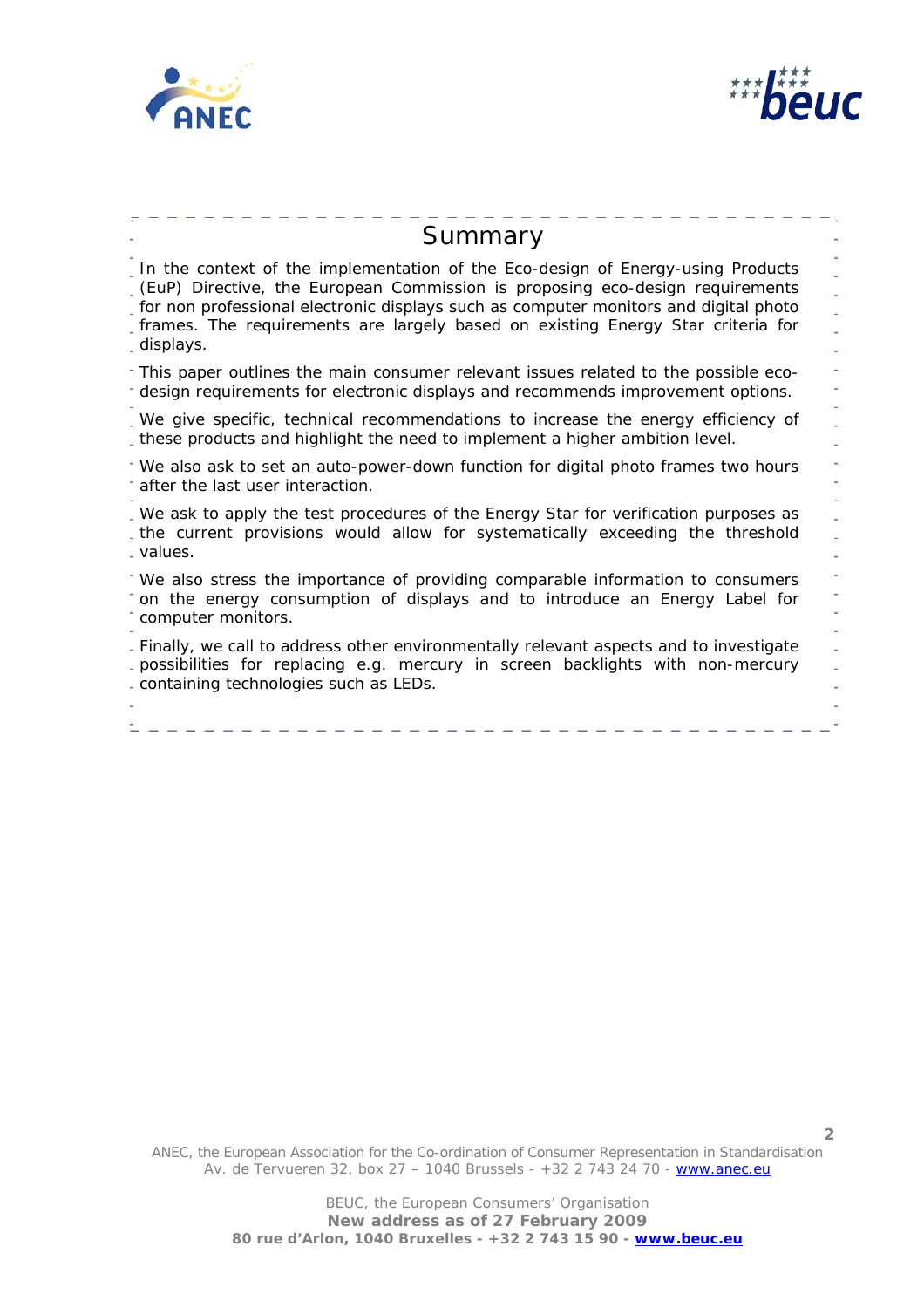



#### **Introduction**

In the context of the implementation of the Eco-design of Energy-using Products (EuP) Directive, the European Commission is proposing eco-design requirements for non professional electronic displays such as computer monitors and digital photo frames. The requirements are largely based on existing Energy Star criteria for displays.

In this paper, based on the Commission working document on implementing measures for ecodesign requirements for non-professional displays, we make recommendations on the consumer needs which should be taken into account when deciding on the final Implementing Measure. Our proposal addresses the scope of the measure, the revision date of the Implementing Measure, the verification procedure and the setting of energy efficiency requirements for computer monitors and digital photo frames (DPFs). In addition, we call for informing consumers about the energy efficiency of displays which allows for easy comparing different products at the point of sale by introducing an EU Energy Label for monitors. We also ask to consider other environmental relevant aspects in the Implementation Measure such as mercury in the lamps for LCD screens.

#### **Scope should be extended to cover large screen sizes**

The working document limits the scope of the Implementing Measure to computer monitors from 12 inches (30.5 cm) viewable diagonal screen size to 30 inches (76.2 cm). Although screens over 30 inches are currently a niche market product, the case of TVs showed that consumer preferences changed in the last years towards larger and larger screens. As the energy consumption of large screens in on mode is very high, we ask to apply the same scope than in the Energy Star which covers screens of up to 60 inches.

The inclusion would anticipate possible changes in consumer preferences towards larger screen sizes and would exclude that screens above 30 inches do not have to fulfil any eco-design requirements.

# **Definition for DPFs with integrated tuner needs to be clarified**

The draft Implementing Measure specifies that displays which meet the definition of a "television set" or a "television monitor" as specified in Regulation (EC) No 642/2009 are not included into the scope of this Implementing Measure.

While the distinction is quite clear in the case of computer monitors, it is less clear how DPFs with an integrated tuner will be defined within the scope of this Implementing Measure.

We assume that DPFs with integrated tuners are considered as TVs as this would be in line with the ProdCom statistics.

To clarify, we suggest referring to the definition for displays which is used in the Energy Star V5.0. The Energy Start distinguishes the appliances according to their mode of marketing, i.e. if marketed as display or as TV.

ANEC, the European Association for the Co-ordination of Consumer Representation in Standardisation Av. de Tervueren 32, box 27 – 1040 Brussels - +32 2 743 24 70 - www.anec.eu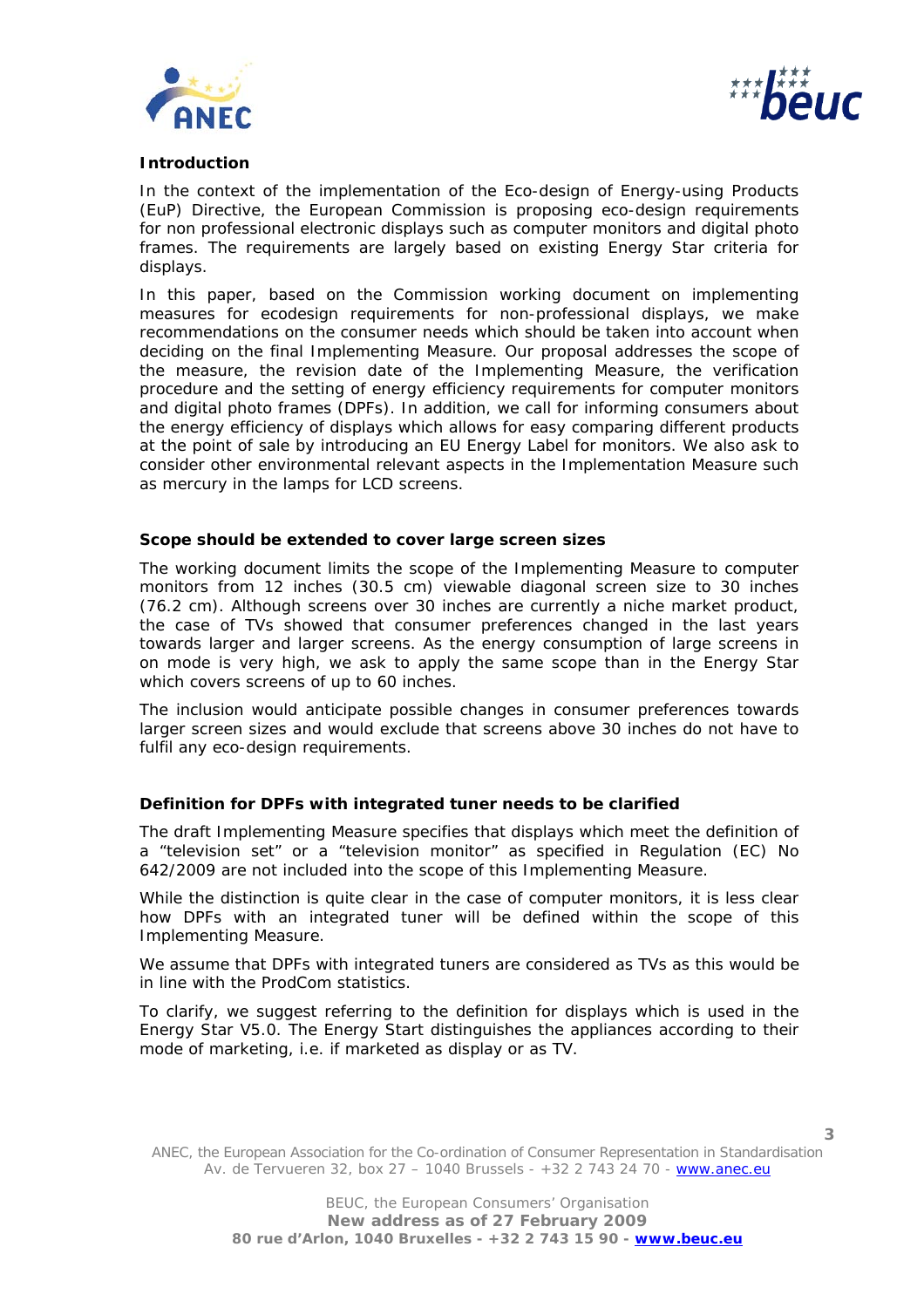

l



## **Definition for computer monitor should not require a single housing**

We recommend aligning the definition for computer monitors in the Eco-design measure with the Energy Star as follows:

"*Computer Monitor" means a commercially-available, electronic product with a display screen and its associated electronics often encased in a single housing that is capable of displaying output information from a computer via one or more inputs, such as VGA, DVI and/or IEEE 1394. The computer monitor must be capable of being powered by a separate AC wall outlet or a battery unit that is sold with an AC adapter. This definition is intended to cover standard monitors designed for use with computers with a viewable diagonal screen size greater than 12 inches but not exceeding 60 inches*".

As it is possible to put the power supply in a box, the video circuits in a second box, and the display head in a third box, the requirement of a single housing seems not to be adequate. Therefore, the ENERGY STARV5.0 definition would be more suitable as it avoids that computer monitors which are not in a single housing would be exempted from the requirements.

#### **Calculation of power consumption needs to be based on screen size**

The draft Implementing Measure calculates the threshold values for Tier 1 requirements in on-mode based on the Energy Star V4.1 and applies as main parameter the "screen resolution". However, the preparatory study on computers (Lot 3) found that for many types of monitors the resolution is not linked to the energy consumption<sup>[1](#page-3-0)</sup>. Therefore, research shows that the resolution has very little influence on the power consumption whereas screen size shows an almost linear correlation. In fact, the needed resolution is depending on the intended use of a display. For example, large screens which display information over large distances such as airport information can have a low resolution whereas small screens for photo editing need a high resolution. Therefore the calculation of energy efficiency thresholds needs to consider both, the resolution and the screen size of computer monitors.

If the proposed formula for Tier one would be applied, the thresholds for on-mode power consumption would be so high that almost all displays would meet the requirements without considerable improvements being necessary. To illustrate the low ambition level, we have outlined an example calculation for the most common screen sizes below:

ANEC, the European Association for the Co-ordination of Consumer Representation in Standardisation Av. de Tervueren 32, box 27 – 1040 Brussels - +32 2 743 24 70 - www.anec.eu

<span id="page-3-0"></span> $1$  For Plasma screens the energy consumption correlates to the resolution as each pixel element is and individual light source which is illuminated as needed. LCD screens however have a backlight source which is always on and instead of lighting up pixels, the LCD monitor blocks pixels so that the light does not go through. For the total energy consumption of LCD monitors the number of pixels is almost irrelevant as 90% of the energy consumption is related to the backlight. Therefore screen size is much more important as larger screens will have a higher number of or bigger backlight lamps which use more energy. For CRT monitors the power consumption is also depending on the screen size as the electron beam has to activate a larger area of phosphorous with increasing screen size.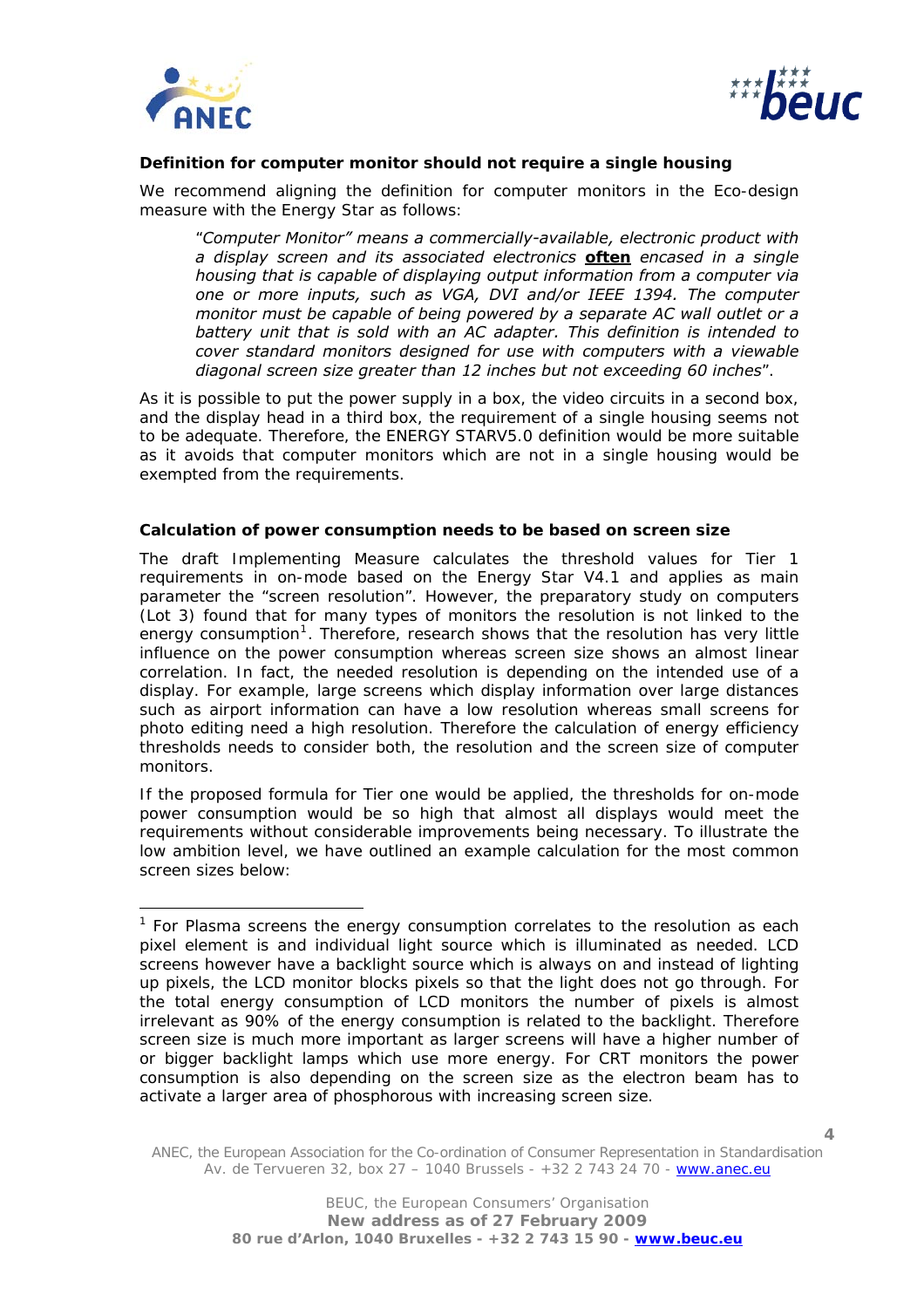



Example calculation for the effectiveness of Tier 1 requirements:

Based on the formula for Tier one,

- A 17 inches display with a resolution of 1280 x 1024 ( $= 1.3$  Megapixels) would be allowed to consumer 36.68 Watts.

- A 19 inches display with a resolution of 1280 x 1024 (= 1.3 Megapixels) would be allowed to consumer 36.68 Watts

- A 22 inches display with a resolution of 1680 x 1050 (= 1.76 Megapixels) would be allowed to consume 49.28 Watts.

However, looking at the Eco-Top Ten platform<sup>[2](#page-4-0)</sup>, efficient displays of

- 17 inches need between 19.3 and 25 Watts in on-mode
- 19 inches need between 22.5 and 26.7 Watts in on-mode and
- 22 inches need less than 40 Watts in on-mode.

In addition, the Energy Star database indicates that the majority of displays with 17 and 19 inches diagonal screen size need below 30 Watts and the majority of displays with 22 inches need below 40 Watts.

We therefore ask to rephrase Tier 1 requirements for on-mode power consumption as follows:

*12 Months after this Regulation has come into force:* 

*"The ON-mode power consumption of a display with resolution MP (megapixels) and viewable screen area A (expressed in dm2) shall not exceed the following limit Po:* 

- *1.* Screen Resolution ≤ 1.1 MP  $\rightarrow$  Po = 6\*(MP) + 0.775\*(A) + 3
- 2. Screen Resolution > 1.1 MP  $\rightarrow$  Po = 9\*(MP) + 0.775\*(A) + 3".

We also ask to develop more ambitious requirements for Tier 2 before the final Implementing Measure enters into force.

#### **Energy efficiency requirements for Digital Photo Frames are needed**

We strongly welcome that Digital Photo Frames (DPF) will be included into the scope of the draft Implementing Measure for monitors at this early stage. This step will be useful considering the fast rising sales figures of low-cost DPFs as well as the rapid technological changes which are taking place in the DPF market.

However, the Implementing Measure does currently not contribute to better energy efficiency of DPFs. Basing the energy efficiency requirements for tier 1 on screen

ł

ANEC, the European Association for the Co-ordination of Consumer Representation in Standardisation Av. de Tervueren 32, box 27 – 1040 Brussels - +32 2 743 24 70 - www.anec.eu

<span id="page-4-0"></span><sup>2</sup> [www.ecotopten.de](http://www.ecotopten.de/)

**<sup>5</sup>**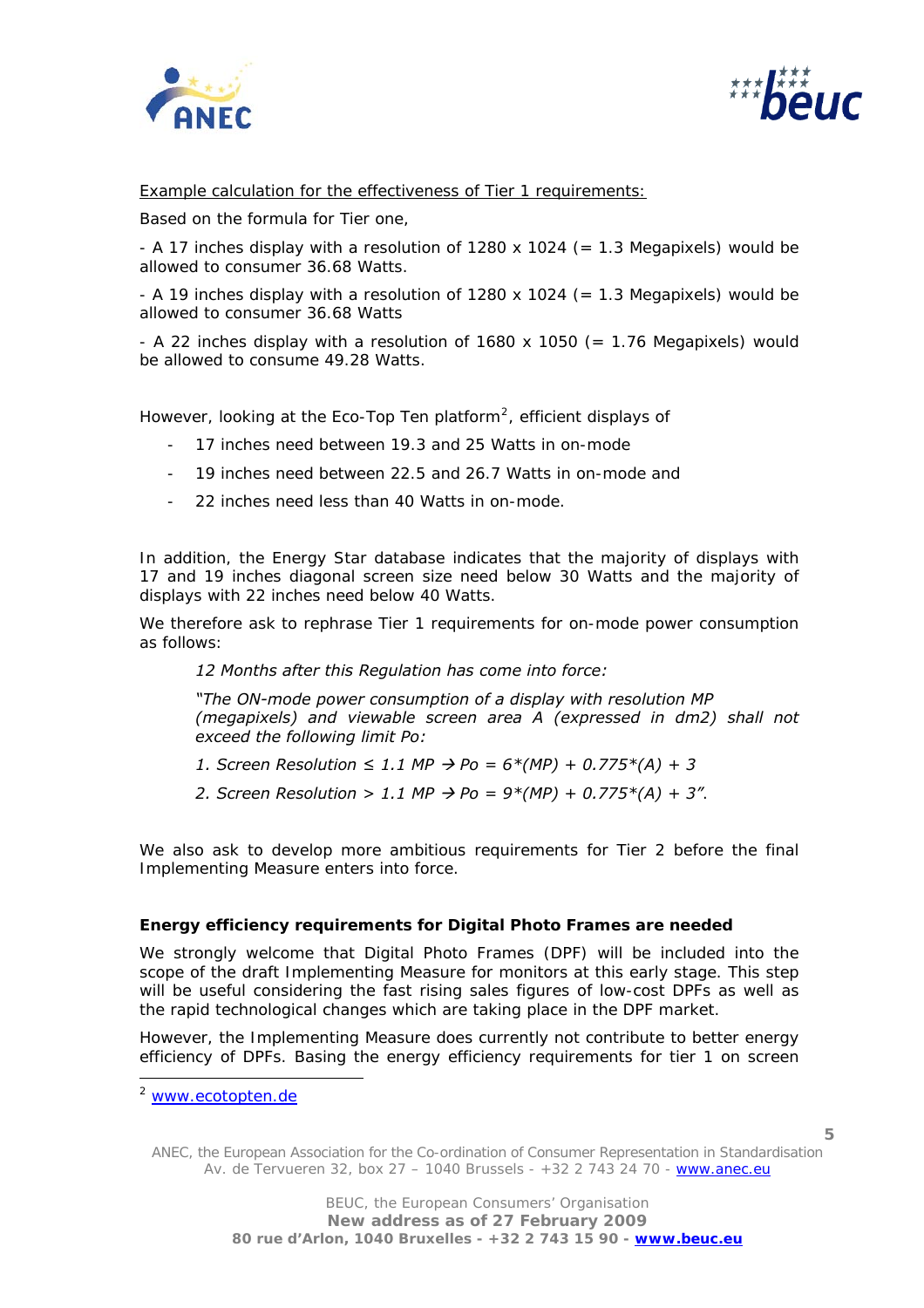



resolution does not set energy efficiency requirements for DPFs in practice. For example an average efficient DFP with a resolution of 800 x 600 pixels and a screen area of 16.2 cm x 12.1 cm would consume about 10 Watts in on-mode which is far below the threshold value of 23 Watts (= Tier 1 requirement). Thus, all DPFs on the market would fulfil the requirements without improving energy efficiency.

The German Stiftung Warentest tested 19 DPF models at the end of 2008 $3$  which revealed that the tested models consumed between 3.2 to 8.7 Watts in on-mode.

Therefore we ask to base the calculation method for tier one requirements for DPFs on screen resolution and screen area as this would bring down the threshold value for maximum on-mode power consumption to 7.4 Watts which seems to be a more reasonable value<sup>[4](#page-5-1)</sup> and would provide for energy efficiency improvements of DPFs.

## **Power management requirements for DPFs should reflect consumer behaviour**

In line with the Regulation on TVs, the draft Implementing Measure proposes an automatic power down of DPFs after four hours of the last user interaction. However, when setting power management requirements for DPFs it has to be taken into account that the user behaviour for TVs and DPFs is different. Consumers may watch TV for several hours per day but do not necessarily watch several hours pictures which are displayed on a DPF. Therefore a time span of 2 hours for auto-power-down seems to be more adequate. We propose making this auto-power down requirement binding one year after the measure enters into force as a transition period of six month might be too short for manufacturers to adapt the production to the new requirements.

We also propose to show a warning message on the display five minutes before the auto-power-down starts as without a warning consumers might assume the device could be defective.

Therefore we ask to rephrase the power management requirements for DPFs as follows:

*"12 months after this Regulation has come into force:* 

*- Displays generating their own content must have a sensor or timer enabled by default to automatically engage sleep or off mode.* 

*- Sleep or off mode shall be engaged after a period of 2 hours of user inactivity as default.* 

*- Power management settings shall be made available in the main display setup menus (where available)*

*- An alert appears 5 minutes before sleep or off-mode are activated as a result of user inactivity of 2 hours*".

ł

<span id="page-5-0"></span><sup>&</sup>lt;sup>3</sup> Stiftung Warentest, test, 11/2008.

<span id="page-5-1"></span><sup>&</sup>lt;sup>4</sup> If we assume a screen resolution of  $\leq$ 1.1 Megapixels, the power consumption in on-mode would be 7.4 Watts based on the formula:  $P_0 = 6*$  (MP) + 0,775\*(A) + 3.

ANEC, the European Association for the Co-ordination of Consumer Representation in Standardisation Av. de Tervueren 32, box 27 – 1040 Brussels - +32 2 743 24 70 - www.anec.eu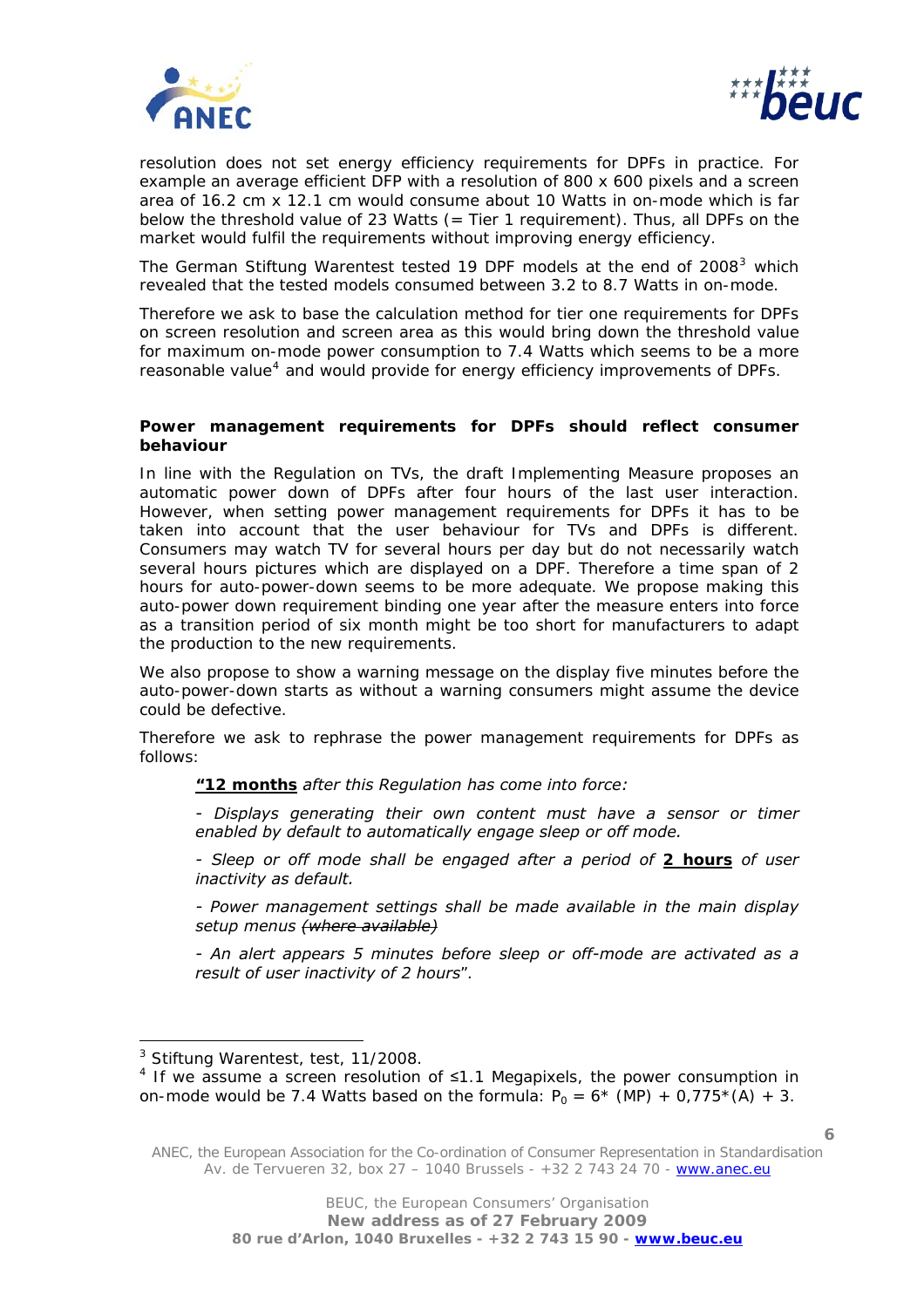

l



## **Requirements on Automatic Brightness Control should be in line with Energy Star**

The Energy Star criteria V5.0 for displays emphasise the strong relationship between ambient light and the on mode power consumption of computer monitors. Automatic Brightness Control (ABC) is a feature which allows automatically modifying the luminance of displays under variable ambient lighting conditions<sup>[5](#page-6-0)</sup>. Thus, ABC could have a positive impact on the energy efficiency of monitors.

In line with the Energy Star criteria V5.0 for displays we therefore ask to introduce into the power management requirements (point 5, Annex I) the following provision:

"*Power Management Enabling for Computers Monitors:* 

*12 months after this Regulation has come into force:* 

*- Where computer monitors have Automatic Brightness Control they shall meet the applicable energy efficiency requirements that are set out by Energy Star.* 

In case ABC can make a significant contribution to energy savings, the Commission should consider making this feature mandatory when revising the Implementing Measure.

# **Hard-off switch for monitors and Digital Photo Frames are needed**

We ask making a hard-off switch for displays mandatory as switching displays into a zero watt mode neither leads to data losses nor lowers user convenience.

# **Energy Label for monitors should be introduced**

To inform consumers easily about the different energy consumption of monitors, we ask to introduce an EU Energy Label for monitors which should be based on a closed A-G scale. When introducing the label classes, "A" should only reward few of the best appliances on the market.

## **Consumer information should include environmentally friendly use and waste disposal**

The information requirements should ensure that the information will be given in a standardised way which allows for easily comparing different products. The information should be available at the point of sale, in user manuals and online.

In addition, we ask to include information requirements about environmentally friendly use of monitors and recommended end-of-life behaviour.

ANEC, the European Association for the Co-ordination of Consumer Representation in Standardisation Av. de Tervueren 32, box 27 – 1040 Brussels - +32 2 743 24 70 - www.anec.eu

<span id="page-6-0"></span> $5$  The higher the ambient light level, the higher the brightness of the screen is needed to be clearly seen by the user. Therefore the energy consumption of monitors is higher in high ambient light conditions than in lower ambient light. Some producers provide sensor technology which allows dimming automatically the screen brightness when ambient light levels decrease.